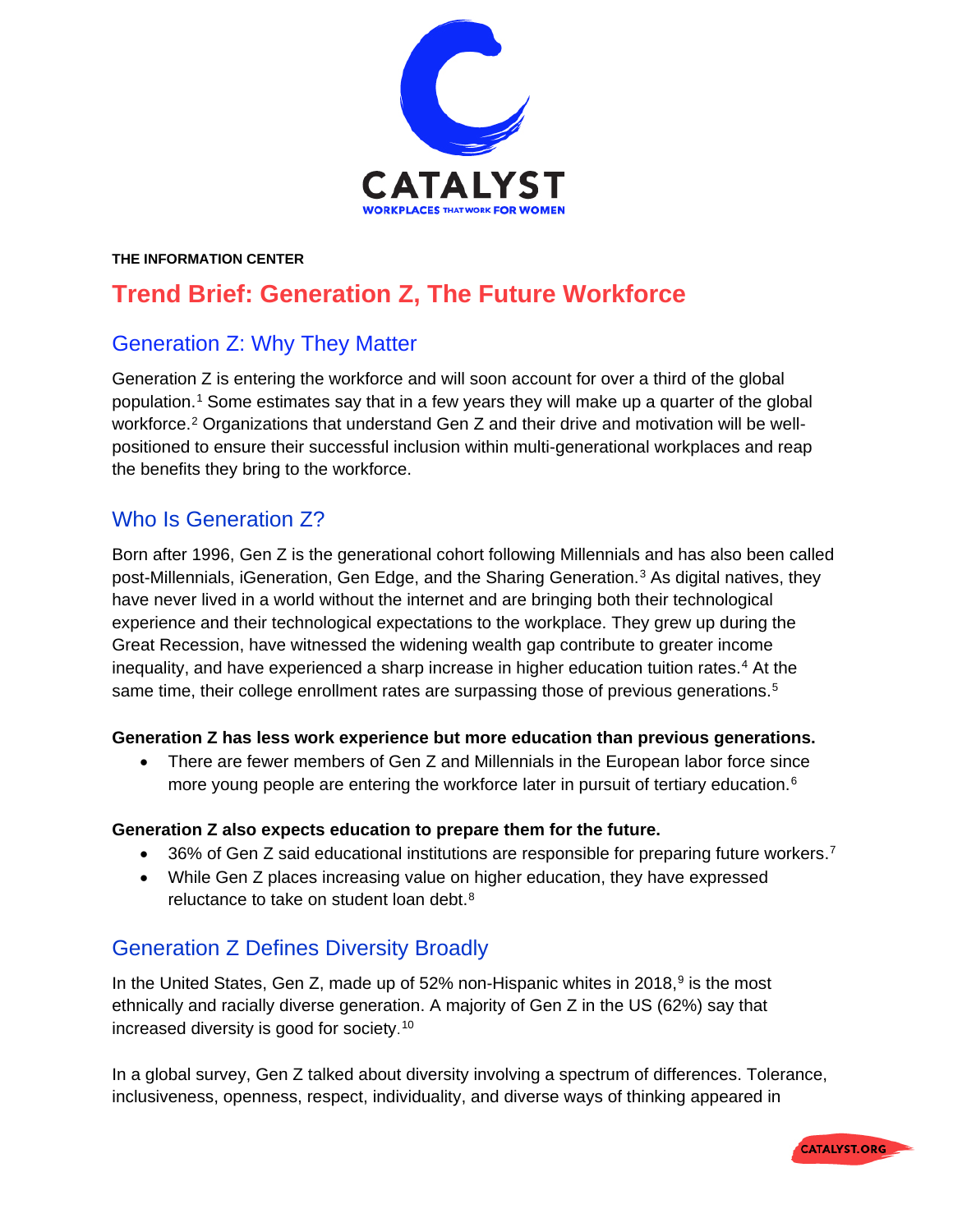definitions of diversity almost as often as more traditional markers such as gender, race, and other demographic distinctions.[11](#page-3-10)

### **Generation Z Expects Organizations to Embrace Diversity and Inclusion**

In one global survey, Gen Z respondents were more likely to stay with organizations they perceived as having a diverse and inclusive workforce.[12](#page-3-11) **Diversity of educational background** was the top area Gen Z respondents said organizations need to work on followed by **age**, **ethnicity**, and **gender**.[13](#page-3-12)

# Impact on the Future Workplace

### **Social Values and Making a Difference**

In a US survey, most Gen Z respondents said it was important for them to work for a company that allowed them to make a difference and aligned with their social values.[14](#page-3-13) However, a recent Deloitte study shows that Gen Z believes that businesses are not making the degree of social impact they expect.[15](#page-3-14)

- **Climate change** and its environmental impacts are among Gen Z's top concerns. Nearly three-quarters (more than 70%) of respondents to a Harvard poll said it is a problem and two-thirds (66%) think it is "a crisis and demands urgent action." They also believe **climate change is a global problem**.[16](#page-3-15)
- Generation Z takes a **non-binary view of gender**. In the US, more than a third (35%) of Gen Z said they personally know someone who uses gender-neutral pronouns.<sup>[17](#page-3-16)</sup>
	- o More than half (59%) of Gen Z support creating forms and documents that contain options other than "man" or "woman".[18](#page-3-17)
- In Brazil, more than half of Gen Z supports **same-sex marriage** (53%) and **same-sex partner adoptions** (60%).[19](#page-3-18)

### **Organizational Culture**

This large, diverse generational cohort is beginning to impact the organizational cultures of the workplaces they enter. Gen Zers are **likely to be loyal to organizations with a positive workplace culture**.<sup>[20](#page-3-19)</sup> To retain talented members of this generation, organizations will need to examine their values and policies, from diversity to manager behavior to sustainability, as key retention tools.

The majority of Gen Z (two-thirds) rated **equal opportunities for pay and promotion** and **learning and career advancement opportunities** as the top two factors that build trust with their employer.[21](#page-3-20) Inclusion and ethical behavior were also important for building trust with their manager. For women, an inclusive manager was more important than for men, but the majority of women and men in the US (83%) cited ethical behavior by their manager as a "very important" factor in building trust.<sup>[22](#page-3-21)</sup>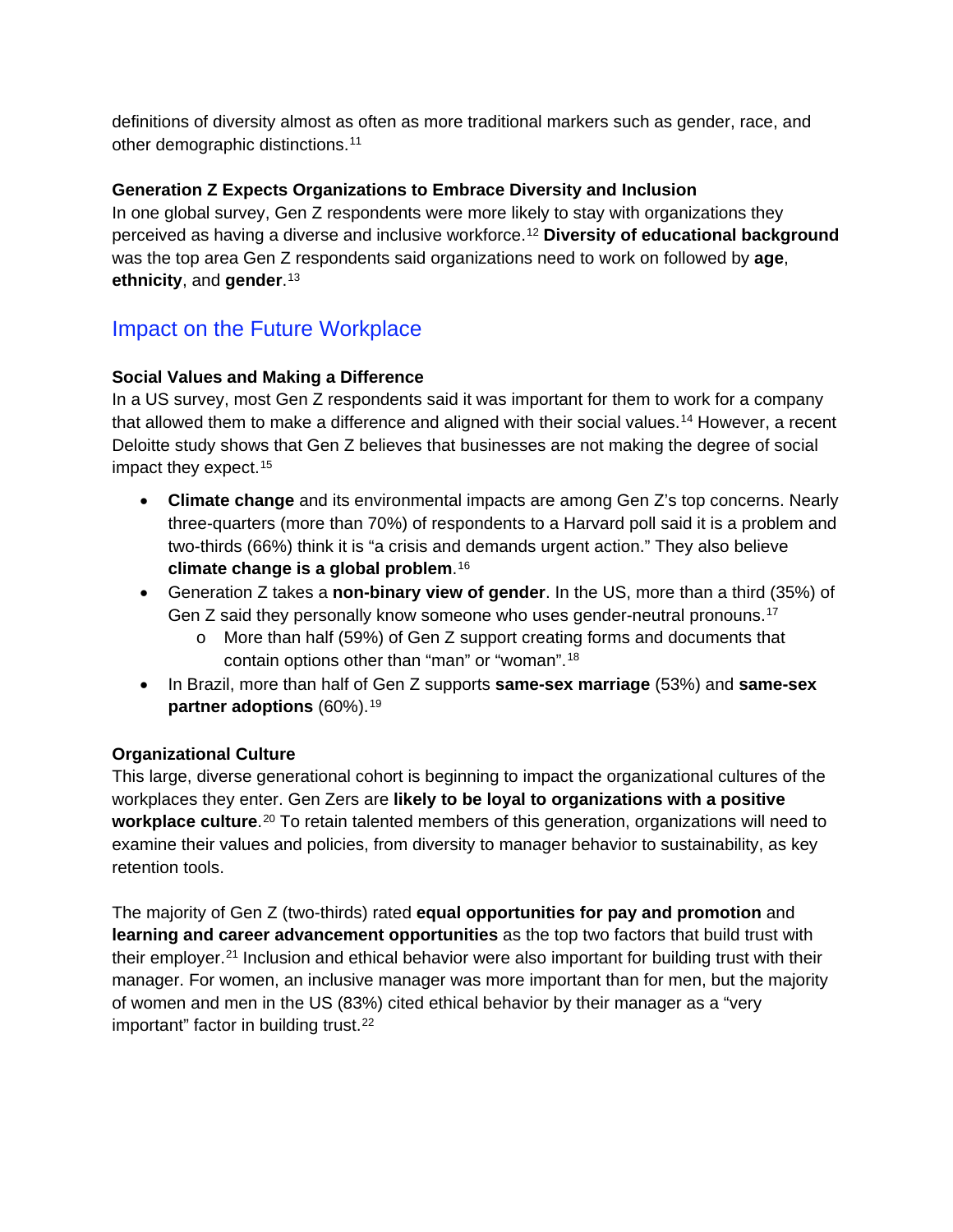A **positive work culture** is also a top demand of GenZers. When job hunting, over half rated it the most important factor, followed by **compensation**, **flexibility**, and **continuous learning opportunities**.[23](#page-3-22)

# The Future at Work

Workplaces must be ready for the priorities of the newest and soon to be largest generational cohort. Catalyst research on the future of work reveals common values and a shared desire on the part of employees, shareholders, and customers to see social issues effectively addressed by organizations and leaders. An organization that is not only diverse but inclusive across all levels of its leadership structure will become key to attracting Gen Z workers.<sup>[24](#page-3-23)</sup> Organizations that meaningfully prioritize the gender pay gap, ensure all employees have an equal path to promotion, and take a stand on social concerns such as climate change can expect to have more success at harnessing and retaining Gen Z talent as they enter the workforce.

*Note: Catalyst cautions against making comparisons between generations, noting that empirical research has not regularly found support for differences between generational cohorts.[25](#page-3-24) These comparisons are frequently stated or implied in non-empirical research, but without noting the statistical significance of any between generation comparisons. As such, generational comparisons without valid statistical support can lead to myths, stereotypes, bias, and discrimination between generations at work. Descriptive data used in this piece provide a snapshot of Generation Z only and should not be used to demonstrate differences between Gen Z and other generations.*

<sup>5</sup> Richard Fry and Kim Parker, ["Early Benchmarks Show 'Post-Millennials' on Track to Be Most Diverse,](https://www.pewsocialtrends.org/2018/11/15/early-benchmarks-show-post-millennials-on-track-to-be-most-diverse-best-educated-generation-yet/)  [Best-Educated Generation Yet,](https://www.pewsocialtrends.org/2018/11/15/early-benchmarks-show-post-millennials-on-track-to-be-most-diverse-best-educated-generation-yet/)" Pew Research Center, November 15, 2018.

<sup>1</sup> Karianne Gomez, Tiffany Mawhinney, Kimberly Betts, Kerri Sapp, Ahmed Brown, and Kara Santner, [Welcome To Generation Z](https://www2.deloitte.com/us/en/pages/consumer-business/articles/understanding-generation-z-in-the-workplace.html) (Network of Executive Women and Deloitte, 2019).

<sup>&</sup>lt;sup>2</sup> Marcie Merriman, ["Is Your Business Ready for Gen Z?,](https://www.ey.com/en_gl/digital/generation-z-millennial)" EY, May 28, 2018; Marcie Merriman, "Will Tech [Addiction Mean the Rise or Demise of the Gen Z Workforce?,](https://qz.com/work/1691633/will-tech-addiction-mean-the-rise-or-demise-of-gen-z/)" *Quartz*, August 22, 2019.

<sup>&</sup>lt;sup>3</sup> Depending on the source, the names of the Generations and the dates they were born between tends to vary. Michael Dimock, ["Defining Generations: Where Millennials End and Generation Z Begins,](https://www.pewresearch.org/fact-tank/2019/01/17/where-millennials-end-and-generation-z-begins/)" Pew Research Center Fact Tank, January 17, 2019; Jeff Desjardins, ["Generation Z: What to Expect from the](https://www.weforum.org/agenda/2019/02/meet-generation-z-the-newest-member-to-the-workforce/)  [Newest Addition to the Workforce,](https://www.weforum.org/agenda/2019/02/meet-generation-z-the-newest-member-to-the-workforce/)" World Economic Forum/Visual Capitalist, February 19, 2019; Bridgeworks, [Connecting with Three Generational Segments in the Workforce](http://www.generations.com/gen-edge-report/) (2017); Trine Sofie Tveen Nielsen, ["Generation Z and Its Implications for Educational Institutions and Employers,](https://www.highereducationdigest.com/generation-z-and-its-implications-for-educational-institutions-and-employers/)" *Higher Education Digest*, July 12, 2019.

<sup>4</sup> Karianne Gomez, Tiffany Mawhinney, Kimberly Betts, Kerri Sapp, Ahmed Brown, and Kara Santner, [Welcome To Generation Z](https://www2.deloitte.com/us/en/pages/consumer-business/articles/understanding-generation-z-in-the-workplace.html) (Network of Executive Women and Deloitte, 2019).

<sup>6</sup> Michela Coppola, Steve Hatfield, Richard Coombes, and Christopher Nuerk, [Voice of the Workforce in](https://www2.deloitte.com/us/en/insights/focus/technology-and-the-future-of-work/voice-of-workforce-europe-survey.html)  [Europe: Understanding the Expectations of the Labour Force to Keep Abreast of Demographic and](https://www2.deloitte.com/us/en/insights/focus/technology-and-the-future-of-work/voice-of-workforce-europe-survey.html)  [Technological Change](https://www2.deloitte.com/us/en/insights/focus/technology-and-the-future-of-work/voice-of-workforce-europe-survey.html) (Deloitte Insights, 2018).

<sup>7</sup> Deloitte, *[The 2019 Deloitte Millennial Survey](https://www2.deloitte.com/global/en/pages/about-deloitte/articles/millennialsurvey.html)* (2019).

<sup>8</sup> Andrew Josuweit, ["5 Reasons Generation Z Will Be 'Generation Smart' About College,](https://www.forbes.com/sites/andrewjosuweit/2018/03/21/5-reasons-generation-z-will-be-generation-smart-about-college/#2b925e1e7888)" *Forbes*, March 21, 2018.

<sup>9</sup> Richard Fry and Kim Parker, "Early Benchmarks Show 'Post-Millennials' on Track to Be Most Diverse, [Best-Educated Generation Yet,](https://www.pewsocialtrends.org/2018/11/15/early-benchmarks-show-post-millennials-on-track-to-be-most-diverse-best-educated-generation-yet/)" Pew Research Center, November 15, 2018.

<sup>&</sup>lt;sup>10</sup> Kim Parker, Nikki Graf, and Ruth Igielnik, "Generation Z Looks a Lot Like Millennials on Key Social and [Political Issues,](https://www.pewsocialtrends.org/2019/01/17/generation-z-looks-a-lot-like-millennials-on-key-social-and-political-issues/)" Pew Research Center, January 17, 2019.

<sup>&</sup>lt;sup>11</sup> Deloitte, [2018 Deloitte Millennial Survey](https://www2.deloitte.com/tr/en/pages/about-deloitte/articles/millennialsurvey-2018.html) (2018).

<sup>12</sup> Deloitte, [2018 Deloitte Millennial Survey](https://www2.deloitte.com/tr/en/pages/about-deloitte/articles/millennialsurvey-2018.html) (2018).

<sup>&</sup>lt;sup>13</sup> Deloitte, 2018 Deloitte [Millennial Survey](https://www2.deloitte.com/tr/en/pages/about-deloitte/articles/millennialsurvey-2018.html) (2018).

<sup>14</sup> Bridgeworks, [Connecting with Three Generational Segments in the Workforce](http://www.generations.com/gen-edge-report/) (2017).